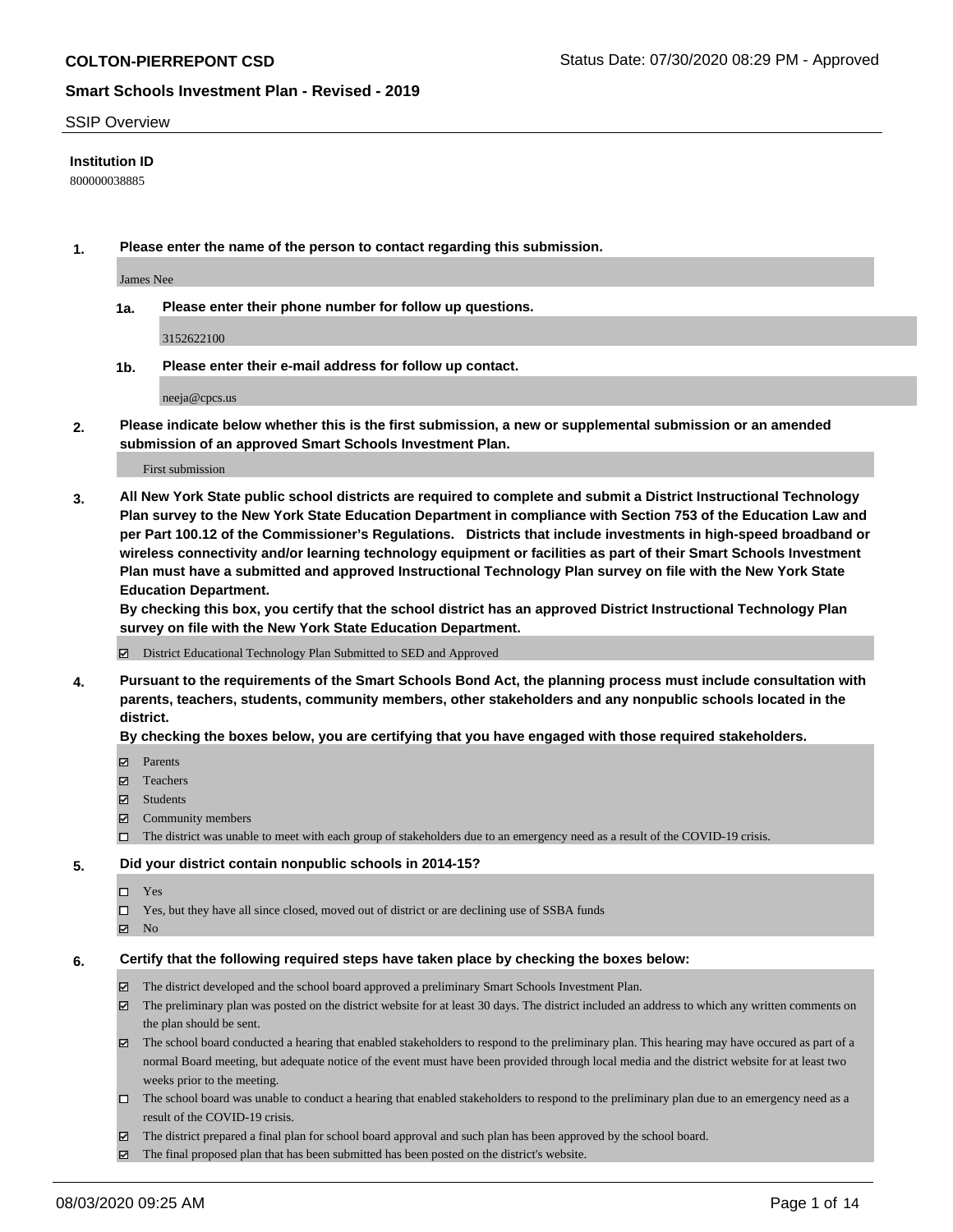### SSIP Overview

**6a. Please upload the proposed Smart Schools Investment Plan (SSIP) that was posted on the district's website, along with any supporting materials. Note that this should be different than your recently submitted Educational Technology Survey. The Final SSIP, as approved by the School Board, should also be posted on the website and remain there during the course of the projects contained therein.**

CPCS PrelimApprovalSSIPPublicNotice1\_16\_19.pdf CPCS ApprovalSSIPPublicNotice 3\_20\_19.pdf

**6b. Enter the webpage address where the final Smart Schools Investment Plan is posted. The Plan should remain posted for the life of the included projects.**

https://docs.google.com/document/d/1oFwrc1WrAp3FmPHWTu9NWhTPW\_NkZxsfKEzPI6cSCqc/edit?ts=5e629a94

**7. Please enter an estimate of the total number of students and staff that will benefit from this Smart Schools Investment Plan based on the cumulative projects submitted to date.**

425

**8. An LEA/School District may partner with one or more other LEA/School Districts to form a consortium to pool Smart Schools Bond Act funds for a project that meets all other Smart School Bond Act requirements. Each school district participating in the consortium will need to file an approved Smart Schools Investment Plan for the project and submit a signed Memorandum of Understanding that sets forth the details of the consortium including the roles of each respective district.**

 $\Box$  The district plans to participate in a consortium to partner with other school district(s) to implement a Smart Schools project.

**9. Please enter the name and 6-digit SED Code for each LEA/School District participating in the Consortium.**

| <b>Partner LEA/District</b> | <b>ISED BEDS Code</b> |
|-----------------------------|-----------------------|
| (No Response)               | (No Response)         |

**10. Please upload a signed Memorandum of Understanding with all of the participating Consortium partners.**

(No Response)

**11. Your district's Smart Schools Bond Act Allocation is:**

\$225,028

**12. Final 2014-15 BEDS Enrollment to calculate Nonpublic Sharing Requirement**

|            | <b>Public Enrollment</b> | Nonpublic Enrollment | Total Enrollment | l Nonpublic Percentage |
|------------|--------------------------|----------------------|------------------|------------------------|
| Enrollment | 290                      |                      | 290.00           | 0.00                   |

**13. This table compares each category budget total, as entered in that category's page, to the total expenditures listed in the category's expenditure table. Any discrepancies between the two must be resolved before submission.**

|                                                 | Sub-Allocations | <b>Expenditure Totals</b> | <b>Difference</b> |
|-------------------------------------------------|-----------------|---------------------------|-------------------|
| School Connectivity                             | 0.00            | 0.00                      | 0.00              |
| Connectivity Projects for<br><b>Communities</b> | 0.00            | 0.00                      | 0.00              |
| <b>Classroom Technology</b>                     | 0.00            | 0.00                      | 0.00              |
| Pre-Kindergarten Classrooms                     | 0.00            | 0.00                      | 0.00              |
| Replace Transportable<br>Classrooms             | 0.00            | 0.00                      | 0.00              |
| High-Tech Security Features                     | 54,180.00       | 54,180.00                 | 0.00              |
| Nonpublic Loan                                  | 0.00            | 0.00                      | 0.00              |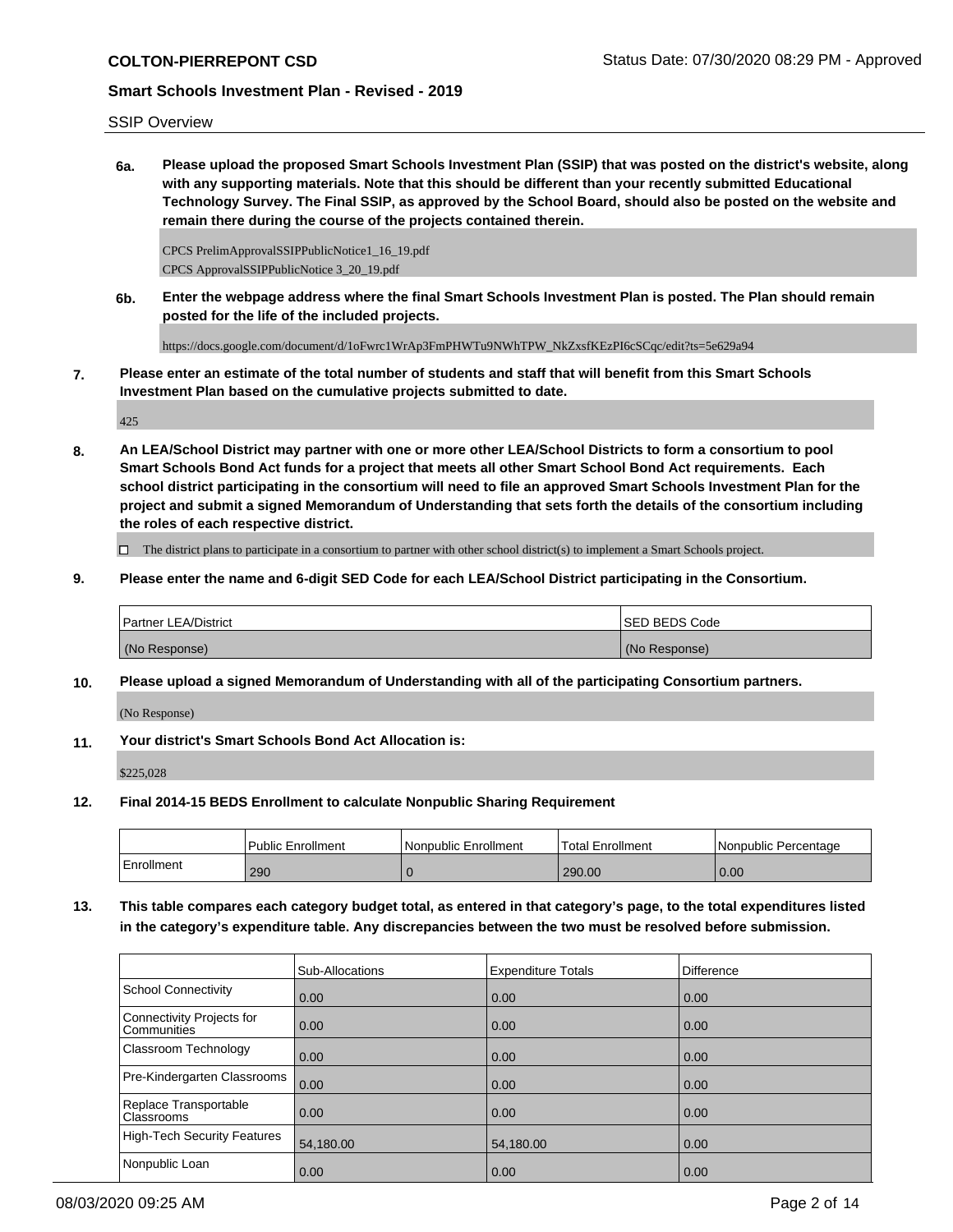# SSIP Overview

|         | Sub-Allocations | Totals<br>Expenditure | Difference |
|---------|-----------------|-----------------------|------------|
| Totals: | 54,180          | 54,180                |            |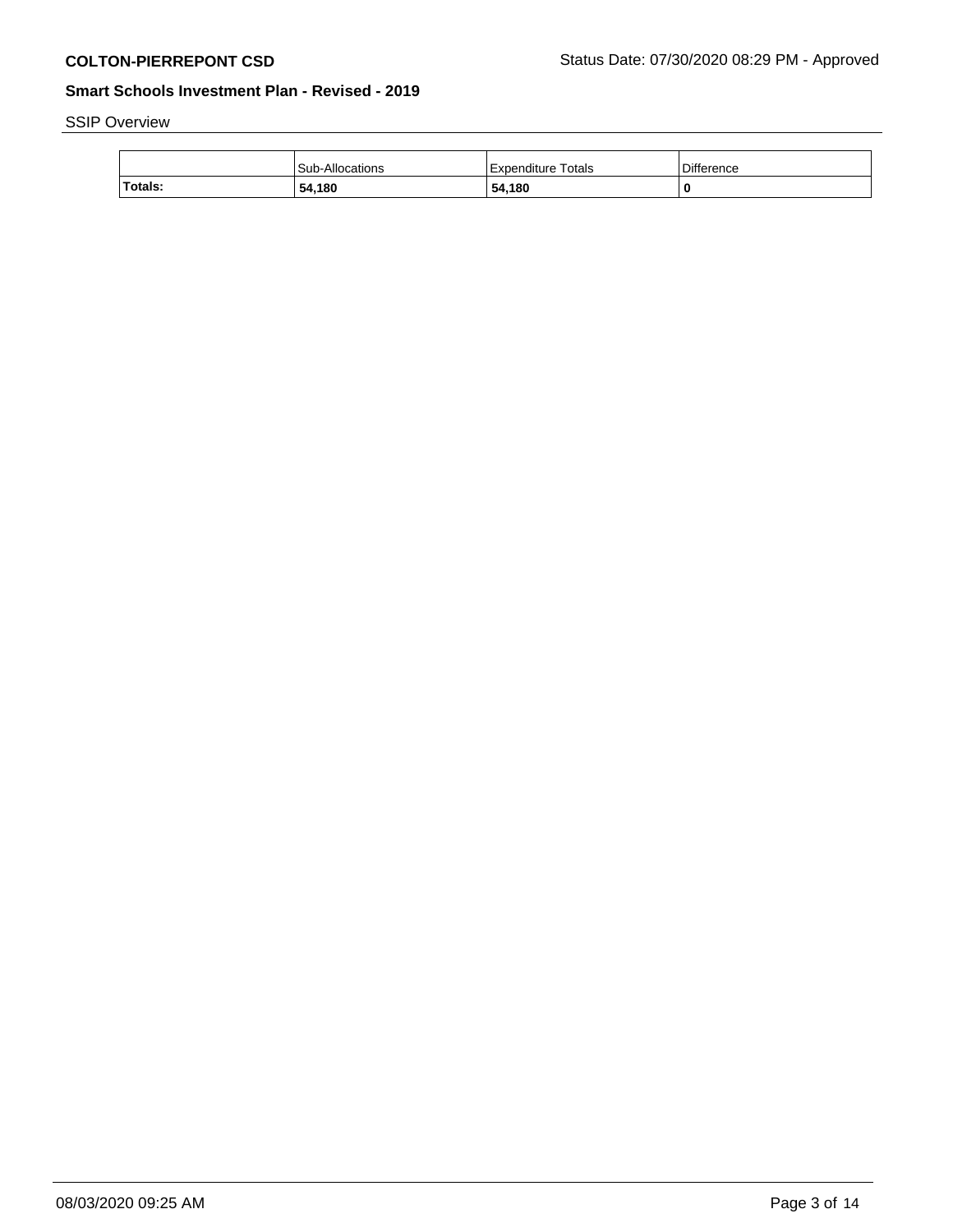School Connectivity

- **1. In order for students and faculty to receive the maximum benefit from the technology made available under the Smart Schools Bond Act, their school buildings must possess sufficient connectivity infrastructure to ensure that devices can be used during the school day. Smart Schools Investment Plans must demonstrate that:**
	- **• sufficient infrastructure that meets the Federal Communications Commission's 100 Mbps per 1,000 students standard currently exists in the buildings where new devices will be deployed, or**
	- **• is a planned use of a portion of Smart Schools Bond Act funds, or**
	- **• is under development through another funding source.**

**Smart Schools Bond Act funds used for technology infrastructure or classroom technology investments must increase the number of school buildings that meet or exceed the minimum speed standard of 100 Mbps per 1,000 students and staff within 12 months. This standard may be met on either a contracted 24/7 firm service or a "burstable" capability. If the standard is met under the burstable criteria, it must be:**

**1. Specifically codified in a service contract with a provider, and**

**2. Guaranteed to be available to all students and devices as needed, particularly during periods of high demand, such as computer-based testing (CBT) periods.**

**Please describe how your district already meets or is planning to meet this standard within 12 months of plan submission.**

(No Response)

**1a. If a district believes that it will be impossible to meet this standard within 12 months, it may apply for a waiver of this requirement, as described on the Smart Schools website. The waiver must be filed and approved by SED prior to submitting this survey.**

 $\Box$  By checking this box, you are certifying that the school district has an approved waiver of this requirement on file with the New York State Education Department.

**2. Connectivity Speed Calculator (Required). If the district currently meets the required speed, enter "Currently Met" in the last box: Expected Date When Required Speed Will be Met.**

|                  | l Number of     | Required Speed | Current Speed in | Expected Speed | Expected Date                        |
|------------------|-----------------|----------------|------------------|----------------|--------------------------------------|
|                  | <b>Students</b> | In Mbps        | <b>Mbps</b>      | to be Attained | When Required                        |
|                  |                 |                |                  |                | Within 12 Months 1Speed Will be Met1 |
| Calculated Speed | (No Response)   | 0.00           | (No Response)    | (No Response)  | l (No Response)                      |

**3. Describe how you intend to use Smart Schools Bond Act funds for high-speed broadband and/or wireless connectivity projects in school buildings.**

(No Response)

**4. Describe the linkage between the district's District Instructional Technology Plan and how the proposed projects will improve teaching and learning. (There should be a link between your response to this question and your responses to Question 1 in Section IV - NYSED Initiatives Alignment: "Explain how the district use of instructional technology will serve as a part of a comprehensive and sustained effort to support rigorous academic standards attainment and performance improvement for students."** 

**Your answer should also align with your answers to the questions in Section II - Strategic Technology Planning and the associated Action Steps in Section III - Action Plan.)**

(No Response)

**5. If the district wishes to have students and staff access the Internet from wireless devices within the school building, or in close proximity to it, it must first ensure that it has a robust Wi-Fi network in place that has sufficient bandwidth to meet user demand.**

**Please describe how you have quantified this demand and how you plan to meet this demand.**

(No Response)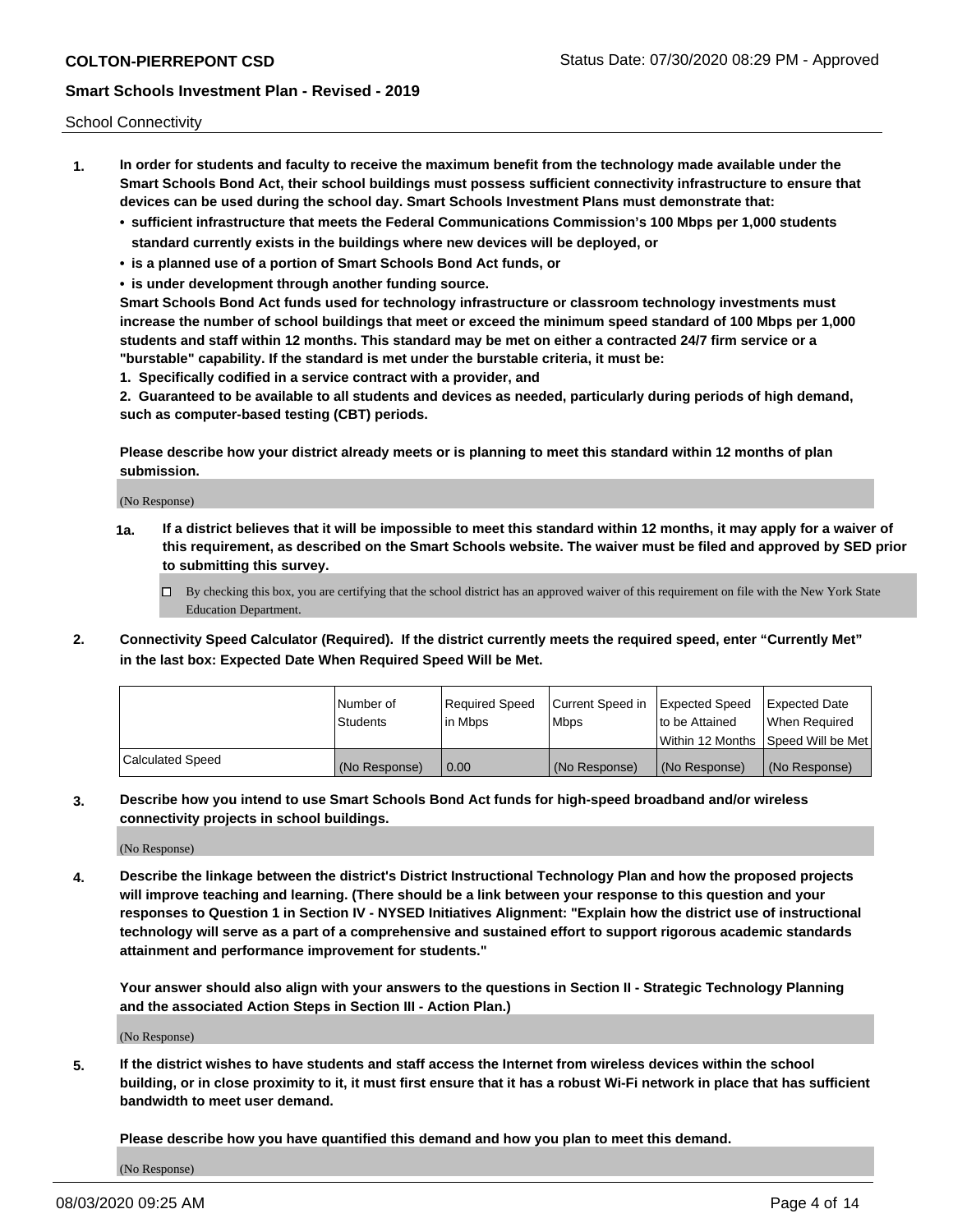School Connectivity

**6. Smart Schools plans with any expenditures in the School Connectivity category require a project number from the Office of Facilities Planning. Districts must submit an SSBA LOI and receive project numbers prior to submitting the SSIP. As indicated on the LOI, some projects may be eligible for a streamlined review and will not require a building permit.**

**Please indicate on a separate row each project number given to you by the Office of Facilities Planning.**

| Project Number |  |
|----------------|--|
| (No Response)  |  |

**7. Certain high-tech security and connectivity infrastructure projects may be eligible for an expedited review process as determined by the Office of Facilities Planning.**

### **Was your project deemed eligible for streamlined review?**

(No Response)

### **8. Include the name and license number of the architect or engineer of record.**

| Name          | License Number |
|---------------|----------------|
| (No Response) | (No Response)  |

### **9. Public Expenditures – Loanable (Counts toward the nonpublic loan calculation)**

| Select the allowable expenditure type.<br>Repeat to add another item under each type. | <b>PUBLIC</b> Items to be<br>l Purchased | Quantity           | Cost Per Item    | <b>Total Cost</b> |
|---------------------------------------------------------------------------------------|------------------------------------------|--------------------|------------------|-------------------|
| (No Response)                                                                         | (No Response)                            | l (No<br>Response) | (No<br>Response) | $\overline{0.00}$ |
|                                                                                       |                                          | 0                  | 0.00             |                   |

## **10. Public Expenditures – Non-Loanable (Does not count toward nonpublic loan calculation)**

| Select the allowable expenditure<br>type.<br>Repeat to add another item under<br>each type. | <b>PUBLIC</b> Items to be purchased | Quantity      | Cost per Item | <b>Total Cost</b> |
|---------------------------------------------------------------------------------------------|-------------------------------------|---------------|---------------|-------------------|
| (No Response)                                                                               | (No Response)                       | (No Response) | (No Response) | 0.00              |
|                                                                                             |                                     |               | 0.00          |                   |

### **11. Final 2014-15 BEDS Enrollment to calculate Nonpublic Sharing Requirement (no changes allowed.)**

|            | Public Enrollment | Nonpublic Enrollment | <b>Total Enrollment</b> | l Nonpublic Percentage |
|------------|-------------------|----------------------|-------------------------|------------------------|
| Enrollment | 290               |                      | 290.00                  | 0.00                   |

### **12. Total Public Budget - Loanable (Counts toward the nonpublic loan calculation)**

|                                                 | Public Allocations | Estimated Nonpublic Loan<br>Amount | <b>Estimated Total Sub-Allocations</b> |
|-------------------------------------------------|--------------------|------------------------------------|----------------------------------------|
| Network/Access Costs                            | (No Response)      | 0.00                               | 0.00                                   |
| School Internal Connections and<br>l Components | (No Response)      | 0.00                               | 0.00                                   |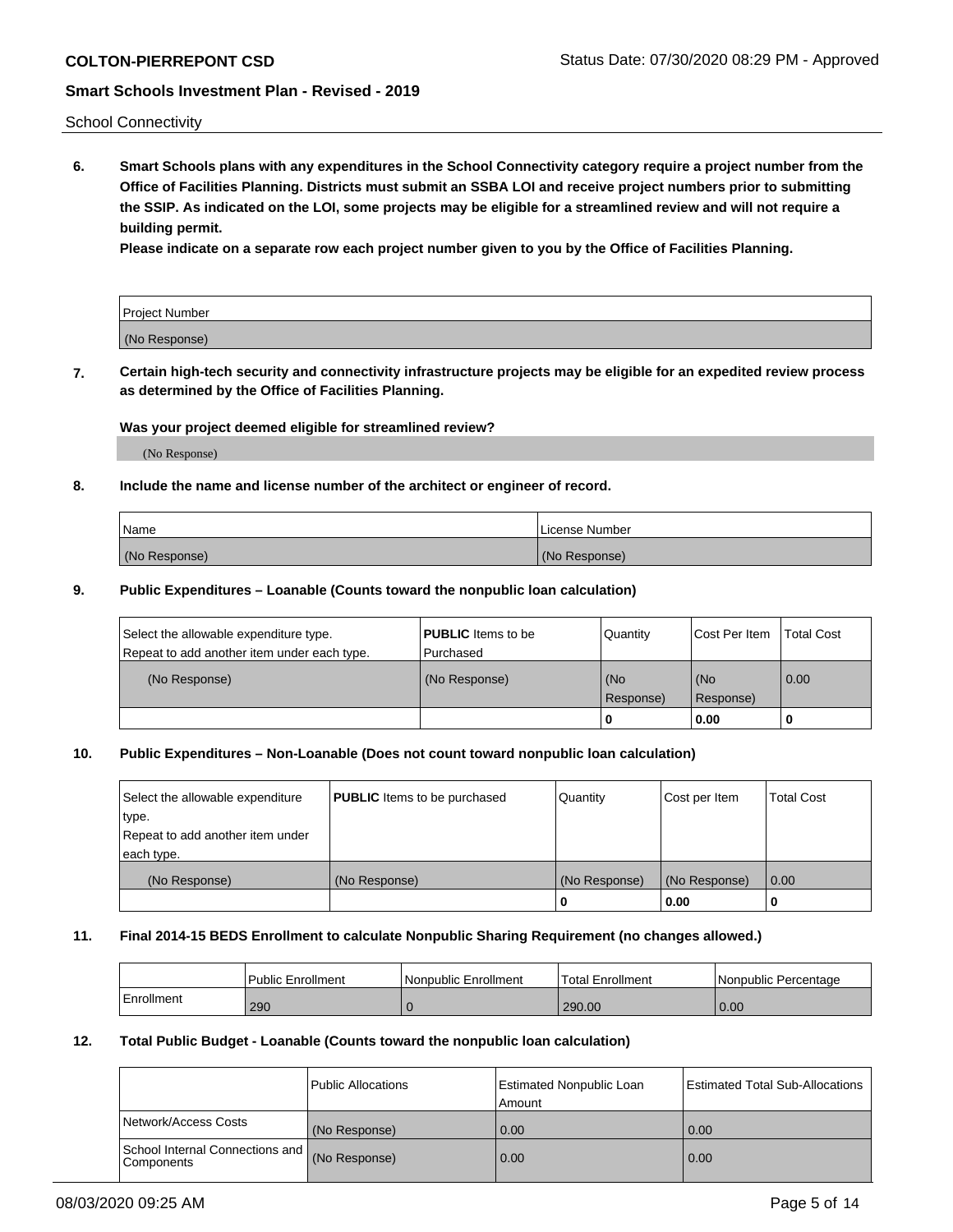School Connectivity

|         | Public Allocations | Estimated Nonpublic Loan<br>l Amount | <b>Estimated Total Sub-Allocations</b> |
|---------|--------------------|--------------------------------------|----------------------------------------|
| l Other | (No Response)      | 0.00                                 | 0.00                                   |
| Totals: | 0.00               | 0                                    |                                        |

## **13. Total Public Budget – Non-Loanable (Does not count toward the nonpublic loan calculation)**

|                                                   | Sub-<br>Allocation |
|---------------------------------------------------|--------------------|
| Network/Access Costs                              | (No Response)      |
| <b>Outside Plant Costs</b>                        | (No Response)      |
| <b>School Internal Connections and Components</b> | (No Response)      |
| Professional Services                             | (No Response)      |
| Testing                                           | (No Response)      |
| <b>Other Upfront Costs</b>                        | (No Response)      |
| <b>Other Costs</b>                                | (No Response)      |
| Totals:                                           | 0.00               |

## **14. School Connectivity Totals**

|                          | Total Sub-Allocations |
|--------------------------|-----------------------|
| Total Loanable Items     | 0.00                  |
| Total Non-Ioanable Items | 0.00                  |
| Totals:                  |                       |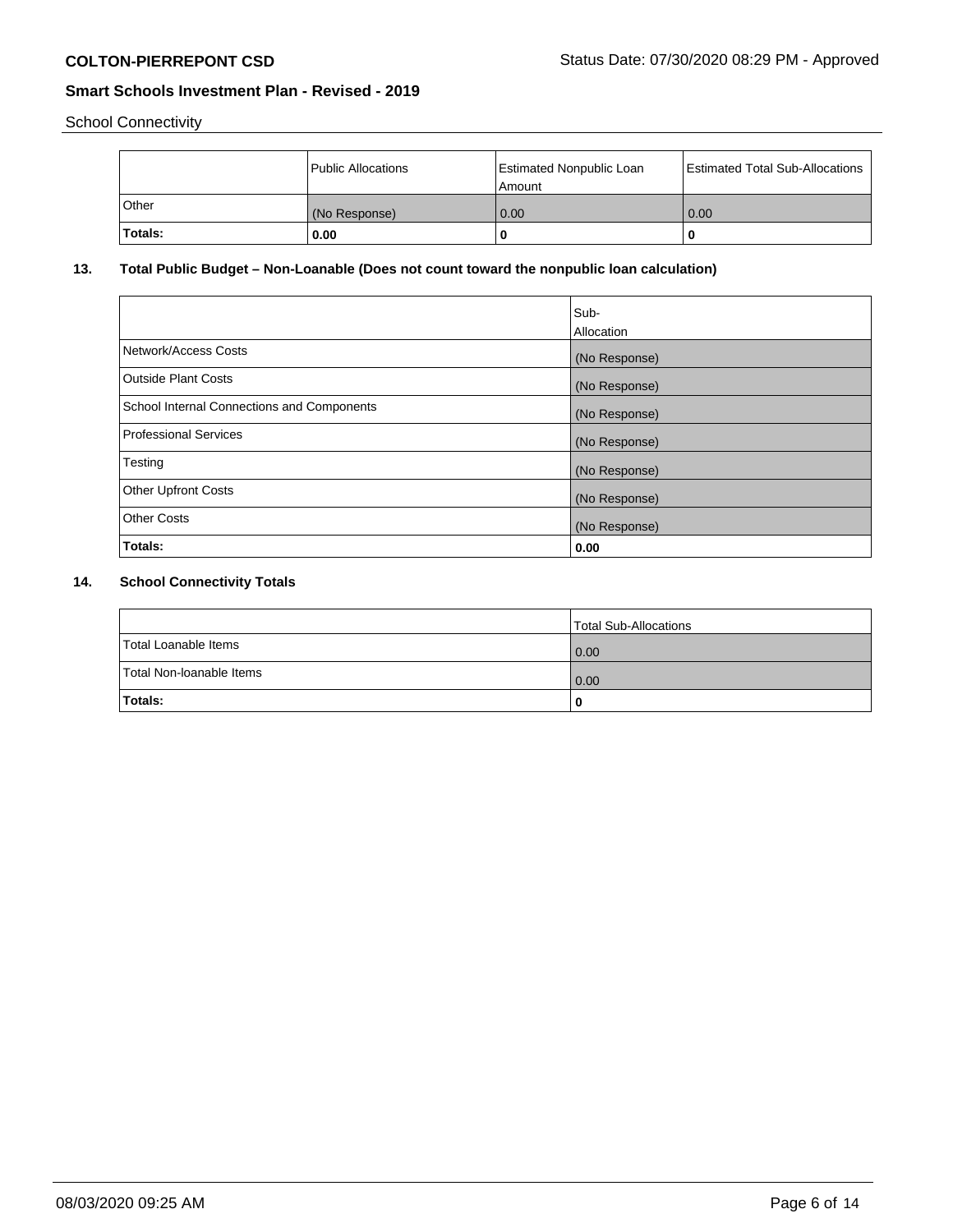Community Connectivity (Broadband and Wireless)

**1. Describe how you intend to use Smart Schools Bond Act funds for high-speed broadband and/or wireless connectivity projects in the community.**

(No Response)

**2. Please describe how the proposed project(s) will promote student achievement and increase student and/or staff access to the Internet in a manner that enhances student learning and/or instruction outside of the school day and/or school building.**

(No Response)

**3. Community connectivity projects must comply with all the necessary local building codes and regulations (building and related permits are not required prior to plan submission).**

 $\Box$  I certify that we will comply with all the necessary local building codes and regulations.

**4. Please describe the physical location of the proposed investment.**

(No Response)

**5. Please provide the initial list of partners participating in the Community Connectivity Broadband Project, along with their Federal Tax Identification (Employer Identification) number.**

| <b>Project Partners</b> | l Federal ID # |
|-------------------------|----------------|
| (No Response)           | (No Response)  |

**6. Please detail the type, quantity, per unit cost and total cost of the eligible items under each sub-category.**

| Select the allowable expenditure | Item to be purchased | Quantity      | Cost per Item | <b>Total Cost</b> |
|----------------------------------|----------------------|---------------|---------------|-------------------|
| type.                            |                      |               |               |                   |
| Repeat to add another item under |                      |               |               |                   |
| each type.                       |                      |               |               |                   |
| (No Response)                    | (No Response)        | (No Response) | (No Response) | 0.00              |
|                                  |                      | o             | 0.00          |                   |

**7. If you are submitting an allocation for Community Connectivity, complete this table.**

**Note that the calculated Total at the bottom of the table must equal the Total allocation for this category that you entered in the SSIP Overview overall budget.**

|                                    | Sub-Allocation |
|------------------------------------|----------------|
| Network/Access Costs               | (No Response)  |
| Outside Plant Costs                | (No Response)  |
| <b>Tower Costs</b>                 | (No Response)  |
| <b>Customer Premises Equipment</b> | (No Response)  |
| <b>Professional Services</b>       | (No Response)  |
| Testing                            | (No Response)  |
| <b>Other Upfront Costs</b>         | (No Response)  |
| <b>Other Costs</b>                 | (No Response)  |
| Totals:                            | 0.00           |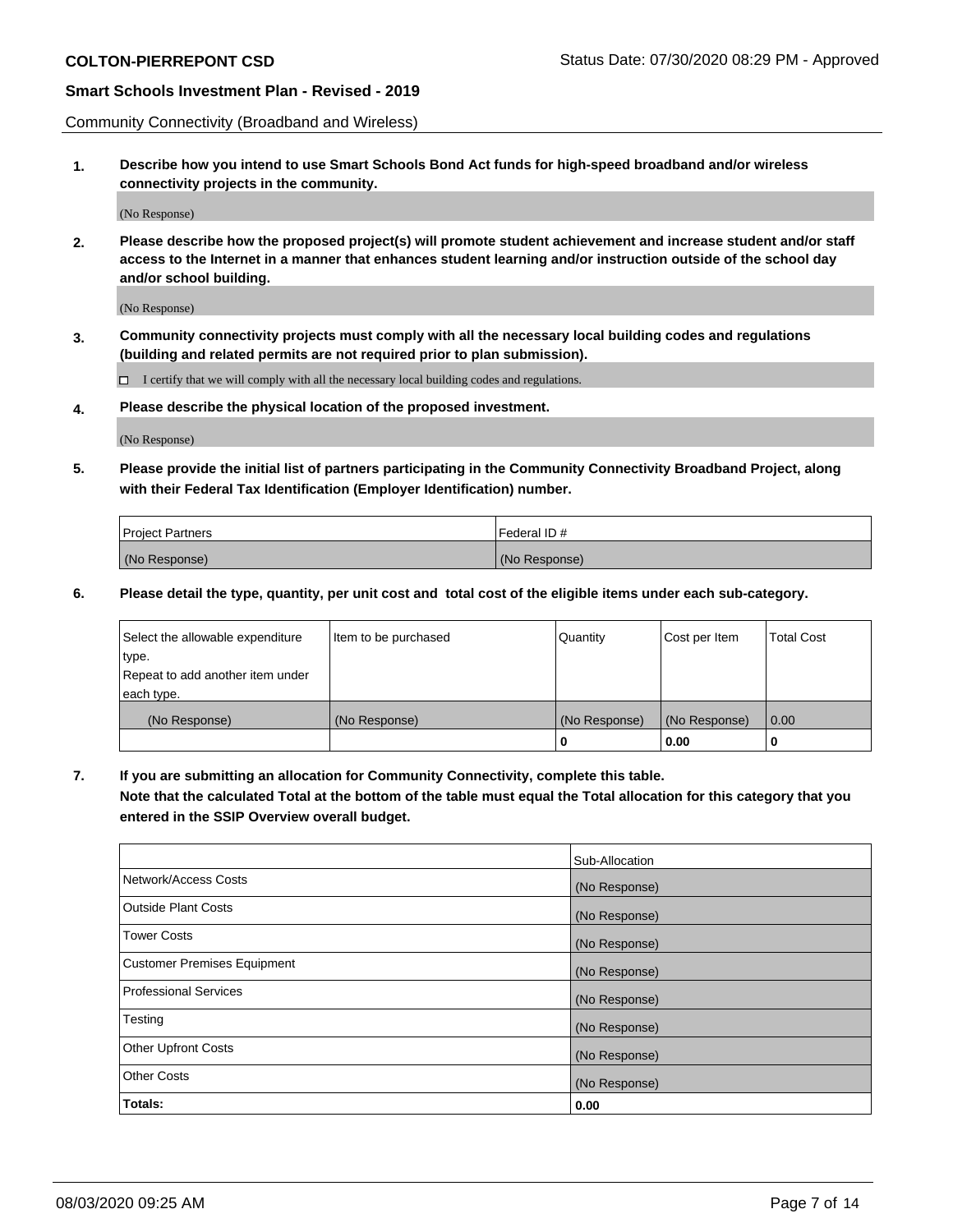### Classroom Learning Technology

**1. In order for students and faculty to receive the maximum benefit from the technology made available under the Smart Schools Bond Act, their school buildings must possess sufficient connectivity infrastructure to ensure that devices can be used during the school day. Smart Schools Investment Plans must demonstrate that sufficient infrastructure that meets the Federal Communications Commission's 100 Mbps per 1,000 students standard currently exists in the buildings where new devices will be deployed, or is a planned use of a portion of Smart Schools Bond Act funds, or is under development through another funding source. Smart Schools Bond Act funds used for technology infrastructure or classroom technology investments must increase the number of school buildings that meet or exceed the minimum speed standard of 100 Mbps per 1,000**

**students and staff within 12 months. This standard may be met on either a contracted 24/7 firm service or a "burstable" capability. If the standard is met under the burstable criteria, it must be:**

**1. Specifically codified in a service contract with a provider, and**

**2. Guaranteed to be available to all students and devices as needed, particularly during periods of high demand, such as computer-based testing (CBT) periods.**

**Please describe how your district already meets or is planning to meet this standard within 12 months of plan submission.**

(No Response)

- **1a. If a district believes that it will be impossible to meet this standard within 12 months, it may apply for a waiver of this requirement, as described on the Smart Schools website. The waiver must be filed and approved by SED prior to submitting this survey.**
	- By checking this box, you are certifying that the school district has an approved waiver of this requirement on file with the New York State Education Department.
- **2. Connectivity Speed Calculator (Required). If the district currently meets the required speed, enter "Currently Met" in the last box: Expected Date When Required Speed Will be Met.**

|                  | l Number of     | Required Speed | Current Speed in | <b>Expected Speed</b> | <b>Expected Date</b>                |
|------------------|-----------------|----------------|------------------|-----------------------|-------------------------------------|
|                  | <b>Students</b> | l in Mbps      | l Mbps           | to be Attained        | When Required                       |
|                  |                 |                |                  |                       | Within 12 Months  Speed Will be Met |
| Calculated Speed | (No Response)   | 0.00           | (No Response)    | l (No Response)       | (No Response)                       |

**3. If the district wishes to have students and staff access the Internet from wireless devices within the school building, or in close proximity to it, it must first ensure that it has a robust Wi-Fi network in place that has sufficient bandwidth to meet user demand.**

**Please describe how you have quantified this demand and how you plan to meet this demand.**

(No Response)

**4. All New York State public school districts are required to complete and submit an Instructional Technology Plan survey to the New York State Education Department in compliance with Section 753 of the Education Law and per Part 100.12 of the Commissioner's Regulations.**

**Districts that include educational technology purchases as part of their Smart Schools Investment Plan must have a submitted and approved Instructional Technology Plan survey on file with the New York State Education Department.**

- By checking this box, you are certifying that the school district has an approved Instructional Technology Plan survey on file with the New York State Education Department.
- **5. Describe the devices you intend to purchase and their compatibility with existing or planned platforms or systems. Specifically address the adequacy of each facility's electrical, HVAC and other infrastructure necessary to install and support the operation of the planned technology.**

(No Response)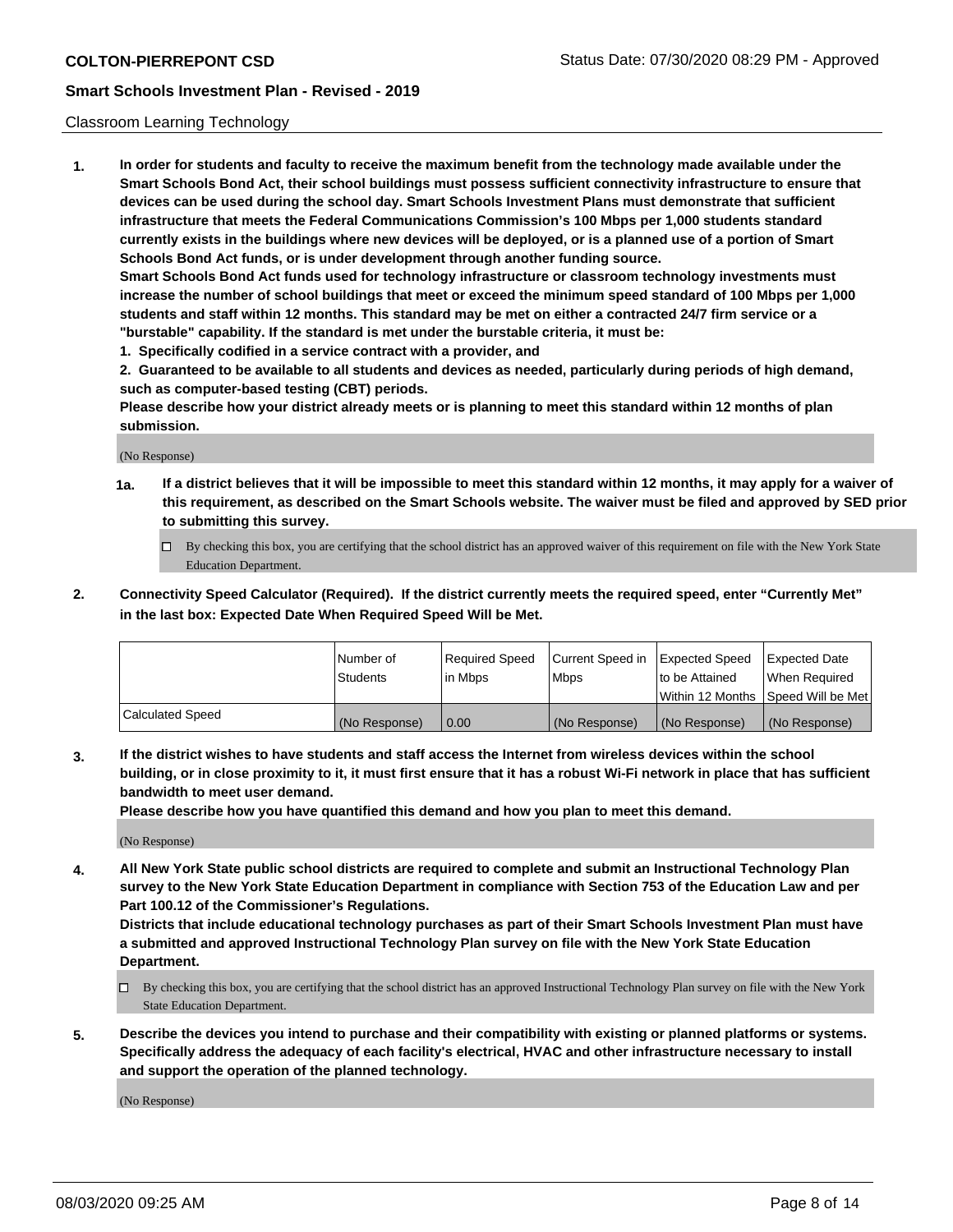### Classroom Learning Technology

- **6. Describe how the proposed technology purchases will:**
	- **> enhance differentiated instruction;**
	- **> expand student learning inside and outside the classroom;**
	- **> benefit students with disabilities and English language learners; and**
	- **> contribute to the reduction of other learning gaps that have been identified within the district.**

**The expectation is that districts will place a priority on addressing the needs of students who struggle to succeed in a rigorous curriculum. Responses in this section should specifically address this concern and align with the district's Instructional Technology Plan (in particular Question 2 of E. Curriculum and Instruction: "Does the district's instructional technology plan address the needs of students with disabilities to ensure equitable access to instruction, materials and assessments?" and Question 3 of the same section: "Does the district's instructional technology plan address the provision of assistive technology specifically for students with disabilities to ensure access to and participation in the general curriculum?")**

**In addition, describe how the district ensures equitable access to instruction, materials and assessments and participation in the general curriculum for both SWD and English Language Learners/Multilingual Learners (ELL/MLL) students.**

(No Response)

**7. Where appropriate, describe how the proposed technology purchases will enhance ongoing communication with parents and other stakeholders and help the district facilitate technology-based regional partnerships, including distance learning and other efforts.**

(No Response)

**8. Describe the district's plan to provide professional development to ensure that administrators, teachers and staff can employ the technology purchased to enhance instruction successfully.**

**Note: This response should be aligned and expanded upon in accordance with your district's response to Question 1 of F. Professional Development of your Instructional Technology Plan: "Please provide a summary of professional development offered to teachers and staff, for the time period covered by this plan, to support technology to enhance teaching and learning. Please include topics, audience and method of delivery within your summary."**

(No Response)

- **9. Districts must contact one of the SUNY/CUNY teacher preparation programs listed on the document on the left side of the page that supplies the largest number of the district's new teachers to request advice on innovative uses and best practices at the intersection of pedagogy and educational technology.**
	- By checking this box, you certify that you have contacted the SUNY/CUNY teacher preparation program that supplies the largest number of your new teachers to request advice on these issues.
	- **9a. Please enter the name of the SUNY or CUNY Institution that you contacted.**

(No Response)

**9b. Enter the primary Institution phone number.**

(No Response)

**9c. Enter the name of the contact person with whom you consulted and/or will be collaborating with on innovative uses of technology and best practices.**

(No Response)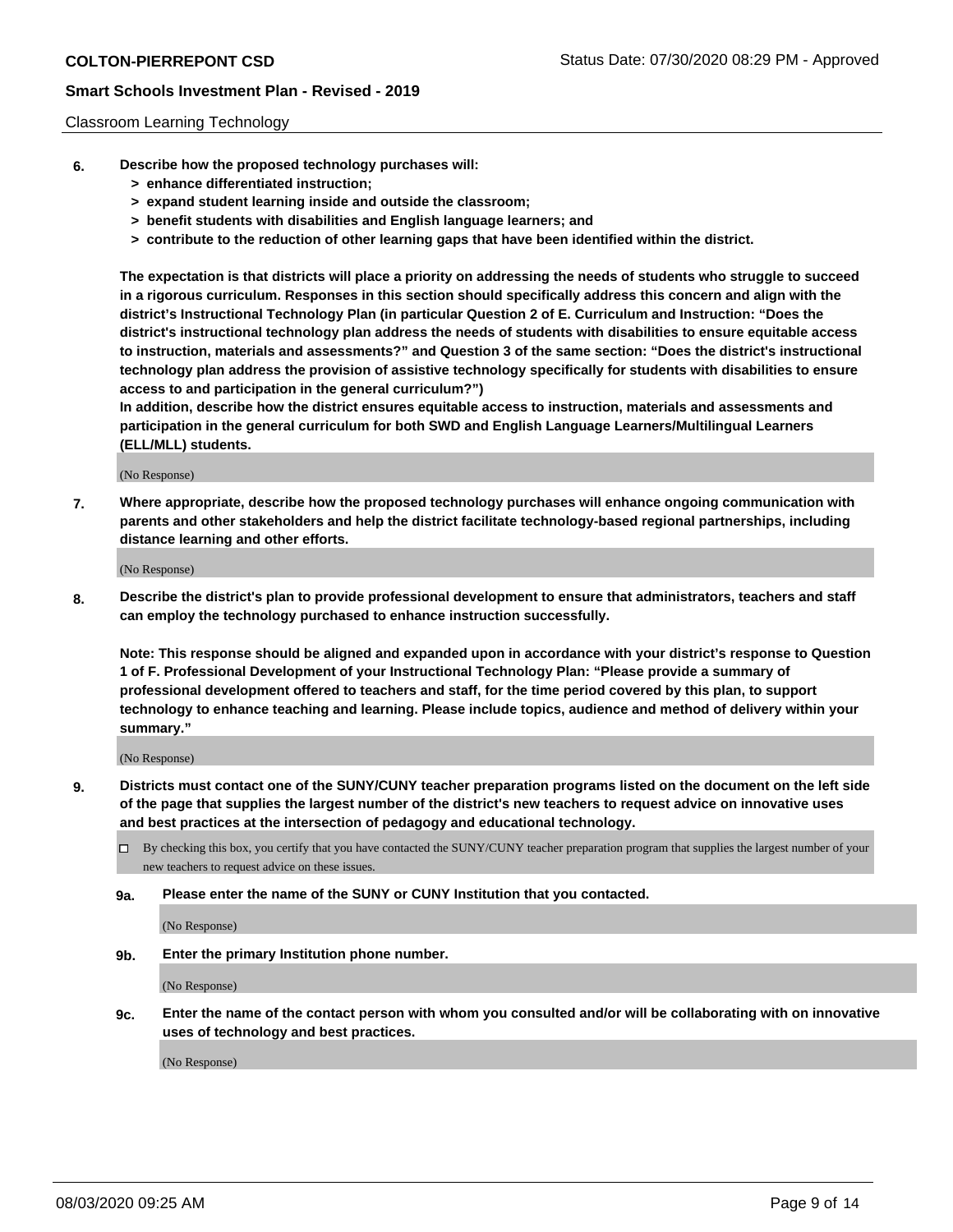### Classroom Learning Technology

**10. To ensure the sustainability of technology purchases made with Smart Schools funds, districts must demonstrate a long-term plan to maintain and replace technology purchases supported by Smart Schools Bond Act funds. This sustainability plan shall demonstrate a district's capacity to support recurring costs of use that are ineligible for Smart Schools Bond Act funding such as device maintenance, technical support, Internet and wireless fees, maintenance of hotspots, staff professional development, building maintenance and the replacement of incidental items. Further, such a sustainability plan shall include a long-term plan for the replacement of purchased devices and equipment at the end of their useful life with other funding sources.**

 $\boxtimes$  By checking this box, you certify that the district has a sustainability plan as described above.

**11. Districts must ensure that devices purchased with Smart Schools Bond funds will be distributed, prepared for use, maintained and supported appropriately. Districts must maintain detailed device inventories in accordance with generally accepted accounting principles.**

By checking this box, you certify that the district has a distribution and inventory management plan and system in place.

### **12. Please detail the type, quantity, per unit cost and total cost of the eligible items under each sub-category.**

| Select the allowable expenditure<br>type.<br>Repeat to add another item under | Item to be Purchased | Quantity      | Cost per Item | <b>Total Cost</b> |
|-------------------------------------------------------------------------------|----------------------|---------------|---------------|-------------------|
| each type.<br>(No Response)                                                   | (No Response)        | (No Response) | (No Response) | 0.00              |
|                                                                               |                      | 0             | 0.00          |                   |

### **13. Final 2014-15 BEDS Enrollment to calculate Nonpublic Sharing Requirement (no changes allowed.)**

|            | l Public Enrollment | Nonpublic Enrollment | Total Enrollment | Nonpublic<br>l Percentage |
|------------|---------------------|----------------------|------------------|---------------------------|
| Enrollment | 290                 |                      | 290.00           | 0.00                      |

### **14. If you are submitting an allocation for Classroom Learning Technology complete this table.**

|                          | Public School Sub-Allocation | <b>Estimated Nonpublic Loan</b><br>Amount<br>(Based on Percentage Above) | <b>Estimated Total Public and</b><br>Nonpublic Sub-Allocation |
|--------------------------|------------------------------|--------------------------------------------------------------------------|---------------------------------------------------------------|
| Interactive Whiteboards  | (No Response)                | 0.00                                                                     | 0.00                                                          |
| Computer Servers         | (No Response)                | 0.00                                                                     | 0.00                                                          |
| <b>Desktop Computers</b> | (No Response)                | 0.00                                                                     | 0.00                                                          |
| <b>Laptop Computers</b>  | (No Response)                | 0.00                                                                     | 0.00                                                          |
| <b>Tablet Computers</b>  | (No Response)                | 0.00                                                                     | 0.00                                                          |
| Other Costs              | (No Response)                | 0.00                                                                     | 0.00                                                          |
| Totals:                  | 0.00                         | 0                                                                        | 0                                                             |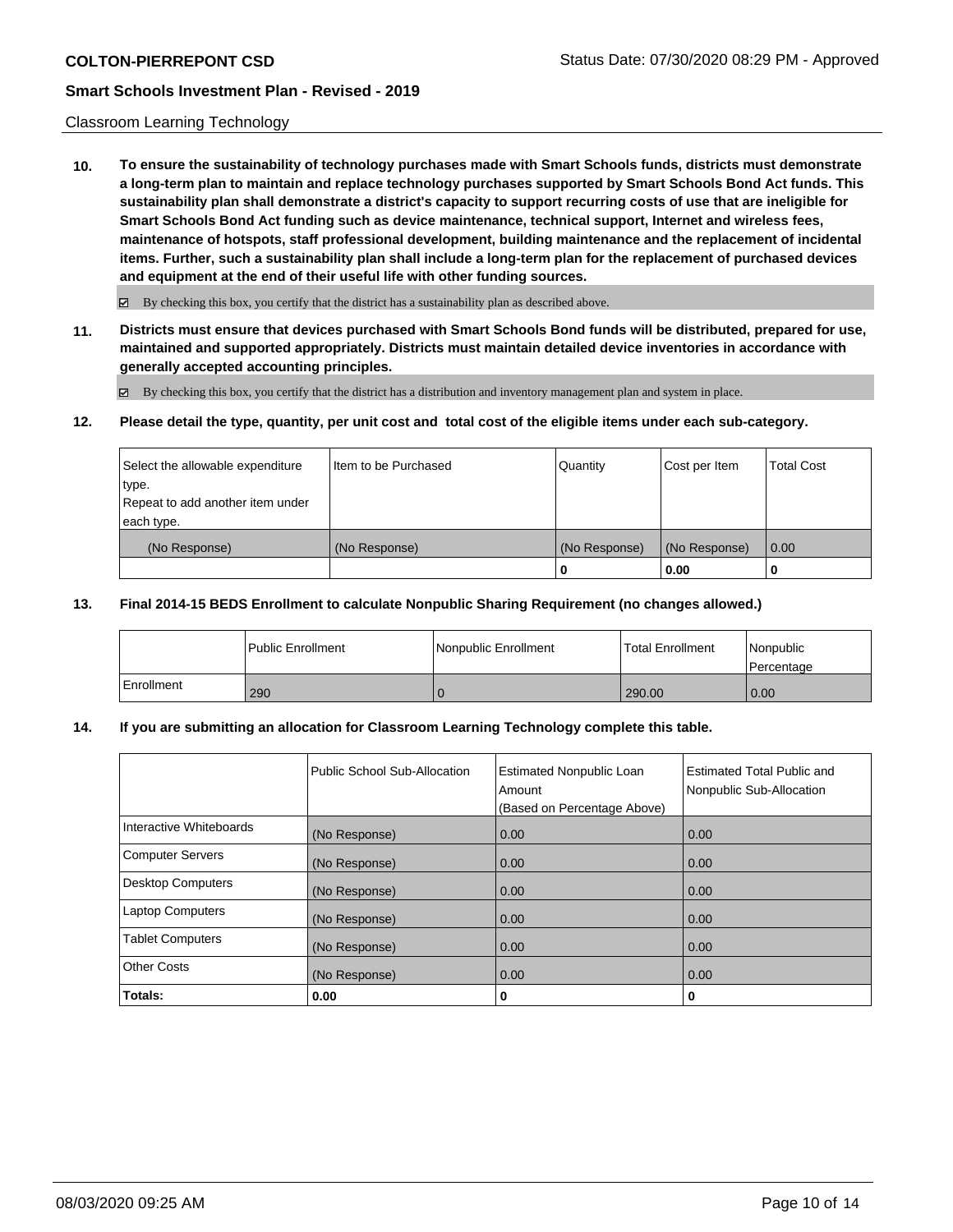### Pre-Kindergarten Classrooms

**1. Provide information regarding how and where the district is currently serving pre-kindergarten students and justify the need for additional space with enrollment projections over 3 years.**

(No Response)

- **2. Describe the district's plan to construct, enhance or modernize education facilities to accommodate prekindergarten programs. Such plans must include:**
	- **Specific descriptions of what the district intends to do to each space;**
	- **An affirmation that new pre-kindergarten classrooms will contain a minimum of 900 square feet per classroom;**
	- **The number of classrooms involved;**
	- **The approximate construction costs per classroom; and**
	- **Confirmation that the space is district-owned or has a long-term lease that exceeds the probable useful life of the improvements.**

(No Response)

**3. Smart Schools Bond Act funds may only be used for capital construction costs. Describe the type and amount of additional funds that will be required to support ineligible ongoing costs (e.g. instruction, supplies) associated with any additional pre-kindergarten classrooms that the district plans to add.**

(No Response)

**4. All plans and specifications for the erection, repair, enlargement or remodeling of school buildings in any public school district in the State must be reviewed and approved by the Commissioner. Districts that plan capital projects using their Smart Schools Bond Act funds will undergo a Preliminary Review Process by the Office of Facilities Planning.**

**Please indicate on a separate row each project number given to you by the Office of Facilities Planning.**

| Project Number |  |
|----------------|--|
| (No Response)  |  |
|                |  |

**5. Please detail the type, quantity, per unit cost and total cost of the eligible items under each sub-category.**

| Select the allowable expenditure | Item to be purchased | Quantity      | Cost per Item | <b>Total Cost</b> |
|----------------------------------|----------------------|---------------|---------------|-------------------|
| type.                            |                      |               |               |                   |
| Repeat to add another item under |                      |               |               |                   |
| each type.                       |                      |               |               |                   |
| (No Response)                    | (No Response)        | (No Response) | (No Response) | 0.00              |
|                                  |                      | U             | 0.00          |                   |

**6. If you have made an allocation for Pre-Kindergarten Classrooms, complete this table. Note that the calculated Total at the bottom of the table must equal the Total allocation for this category that you entered in the SSIP Overview overall budget.**

|                                          | Sub-Allocation |
|------------------------------------------|----------------|
| Construct Pre-K Classrooms               | (No Response)  |
| Enhance/Modernize Educational Facilities | (No Response)  |
| <b>Other Costs</b>                       | (No Response)  |
| Totals:                                  | 0.00           |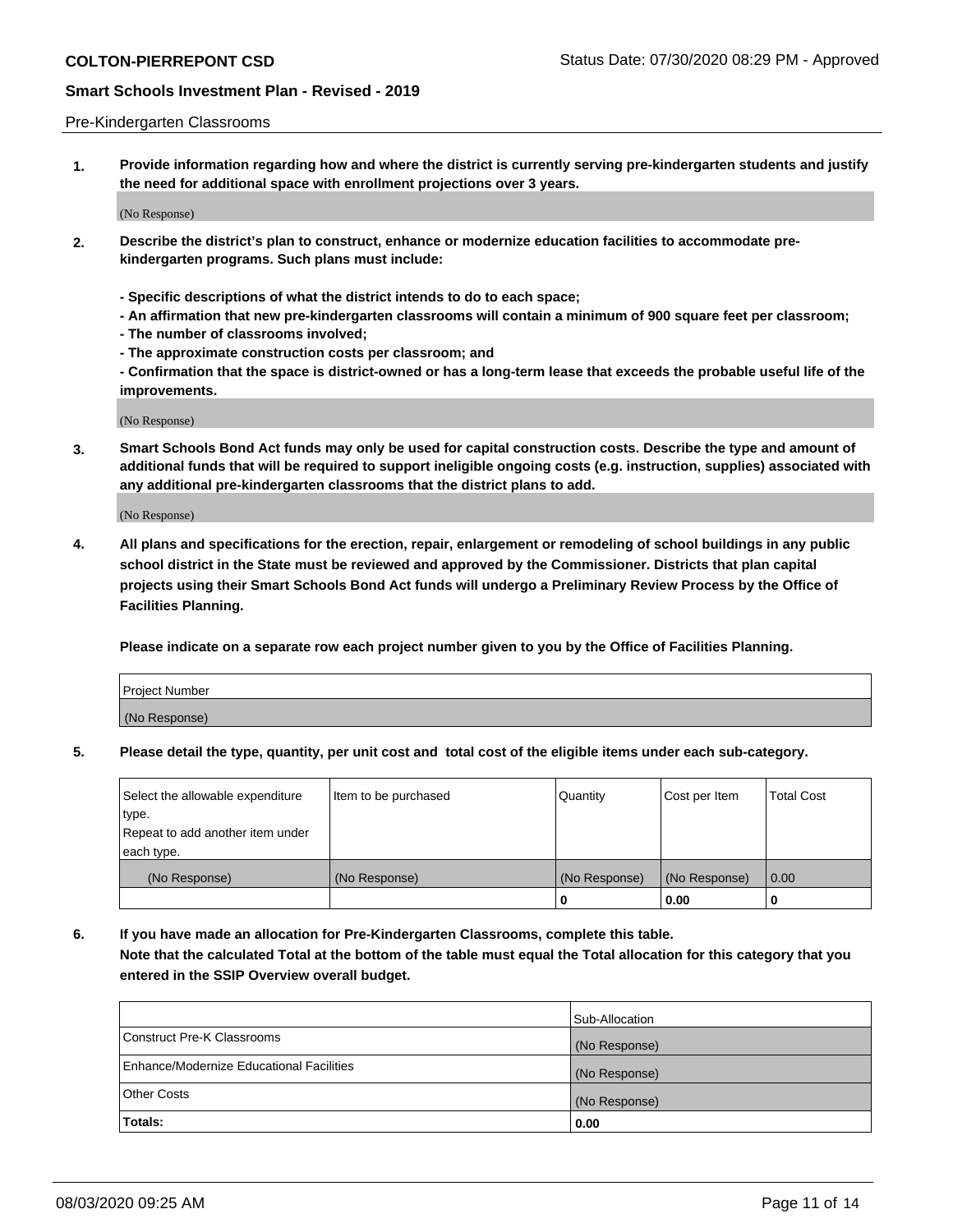Replace Transportable Classrooms

**1. Describe the district's plan to construct, enhance or modernize education facilities to provide high-quality instructional space by replacing transportable classrooms.**

(No Response)

**2. All plans and specifications for the erection, repair, enlargement or remodeling of school buildings in any public school district in the State must be reviewed and approved by the Commissioner. Districts that plan capital projects using their Smart Schools Bond Act funds will undergo a Preliminary Review Process by the Office of Facilities Planning.**

**Please indicate on a separate row each project number given to you by the Office of Facilities Planning.**

| Project Number |  |
|----------------|--|
|                |  |
| (No Response)  |  |

**3. For large projects that seek to blend Smart Schools Bond Act dollars with other funds, please note that Smart Schools Bond Act funds can be allocated on a pro rata basis depending on the number of new classrooms built that directly replace transportable classroom units.**

**If a district seeks to blend Smart Schools Bond Act dollars with other funds describe below what other funds are being used and what portion of the money will be Smart Schools Bond Act funds.**

(No Response)

**4. Please detail the type, quantity, per unit cost and total cost of the eligible items under each sub-category.**

| Select the allowable expenditure           | Item to be purchased | Quantity      | Cost per Item | <b>Total Cost</b> |
|--------------------------------------------|----------------------|---------------|---------------|-------------------|
| ∣type.<br>Repeat to add another item under |                      |               |               |                   |
| each type.                                 |                      |               |               |                   |
| (No Response)                              | (No Response)        | (No Response) | (No Response) | 0.00              |
|                                            |                      | 0             | 0.00          |                   |

**5. If you have made an allocation for Replace Transportable Classrooms, complete this table. Note that the calculated Total at the bottom of the table must equal the Total allocation for this category that you entered in the SSIP Overview overall budget.**

|                                                | Sub-Allocation |
|------------------------------------------------|----------------|
| Construct New Instructional Space              | (No Response)  |
| Enhance/Modernize Existing Instructional Space | (No Response)  |
| Other Costs                                    | (No Response)  |
| Totals:                                        | 0.00           |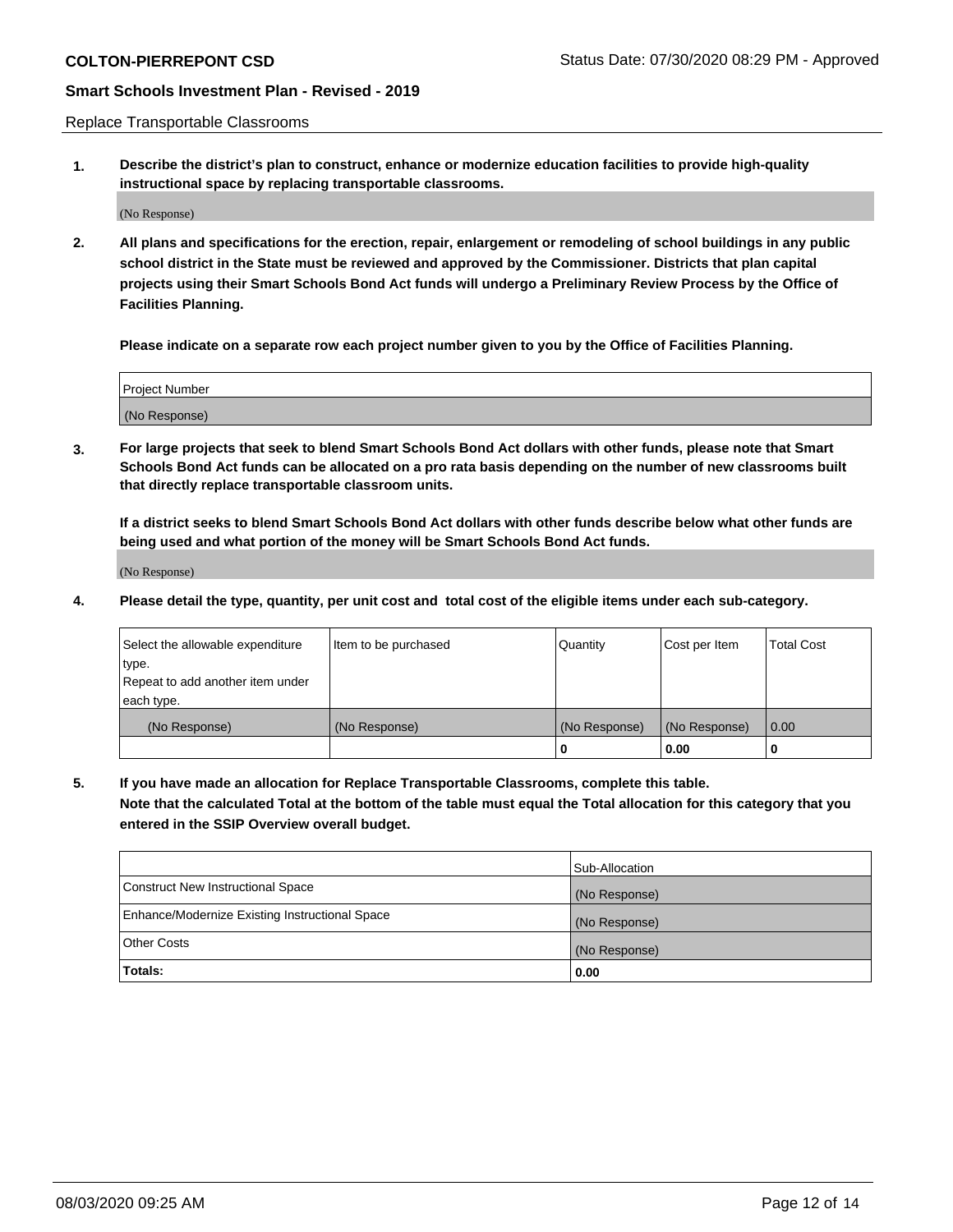### High-Tech Security Features

## **1. Describe how you intend to use Smart Schools Bond Act funds to install high-tech security features in school buildings and on school campuses.**

District intends to replace security cameras and supporting hardware and software to allow video surveillance of school and grounds. Existing cameras are ineffective at meeting our needs. Current camera system is only accessible on one computer and equipment has exceeded its expected useful life. New system will be accessible remotely by administration and law enforcement. Current system also lacks recommended storage capacity.

**2. All plans and specifications for the erection, repair, enlargement or remodeling of school buildings in any public school district in the State must be reviewed and approved by the Commissioner. Smart Schools plans with any expenditures in the High-Tech Security category require a project number from the Office of Facilities Planning. Districts must submit an SSBA LOI and receive project numbers prior to submitting the SSIP. As indicated on the LOI, some projects may be eligible for a streamlined review and will not require a building permit. Please indicate on a separate row each project number given to you by the Office of Facilities Planning.**

| Project Number  |  |
|-----------------|--|
| 510501040001BA1 |  |

### **3. Was your project deemed eligible for streamlined Review?**

- Yes
- $\square$  No
- **3a. Districts with streamlined projects must certify that they have reviewed all installations with their licensed architect or engineer of record, and provide that person's name and license number. The licensed professional must review the products and proposed method of installation prior to implementation and review the work during and after completion in order to affirm that the work was code-compliant, if requested.**

By checking this box, you certify that the district has reviewed all installations with a licensed architect or engineer of record.

**4. Include the name and license number of the architect or engineer of record.**

| Name               | License Number |
|--------------------|----------------|
| Jeffrey L. McKenna | 85598          |

**5. Please detail the type, quantity, per unit cost and total cost of the eligible items under each sub-category.**

| Network Video Recording Server w/ 16   1<br><b>Electronic Security System</b><br>liscences                                       | 20,724.00     | 20.724.00         |
|----------------------------------------------------------------------------------------------------------------------------------|---------------|-------------------|
|                                                                                                                                  |               |                   |
| <b>IP Video Camera</b><br><b>Electronic Security System</b><br>16                                                                | 2,091.00      | 33,456.00         |
| Item to be purchased<br>Select the allowable expenditure<br>Quantity<br>∣type.<br>Repeat to add another item under<br>each type. | Cost per Item | <b>Total Cost</b> |

**6. If you have made an allocation for High-Tech Security Features, complete this table.**

**Enter each Sub-category Public Allocation based on the the expenditures listed in Table #5.**

|                                                      | Sub-Allocation |
|------------------------------------------------------|----------------|
| Capital-Intensive Security Project (Standard Review) | (No Response)  |
| Electronic Security System                           | 54,180.00      |